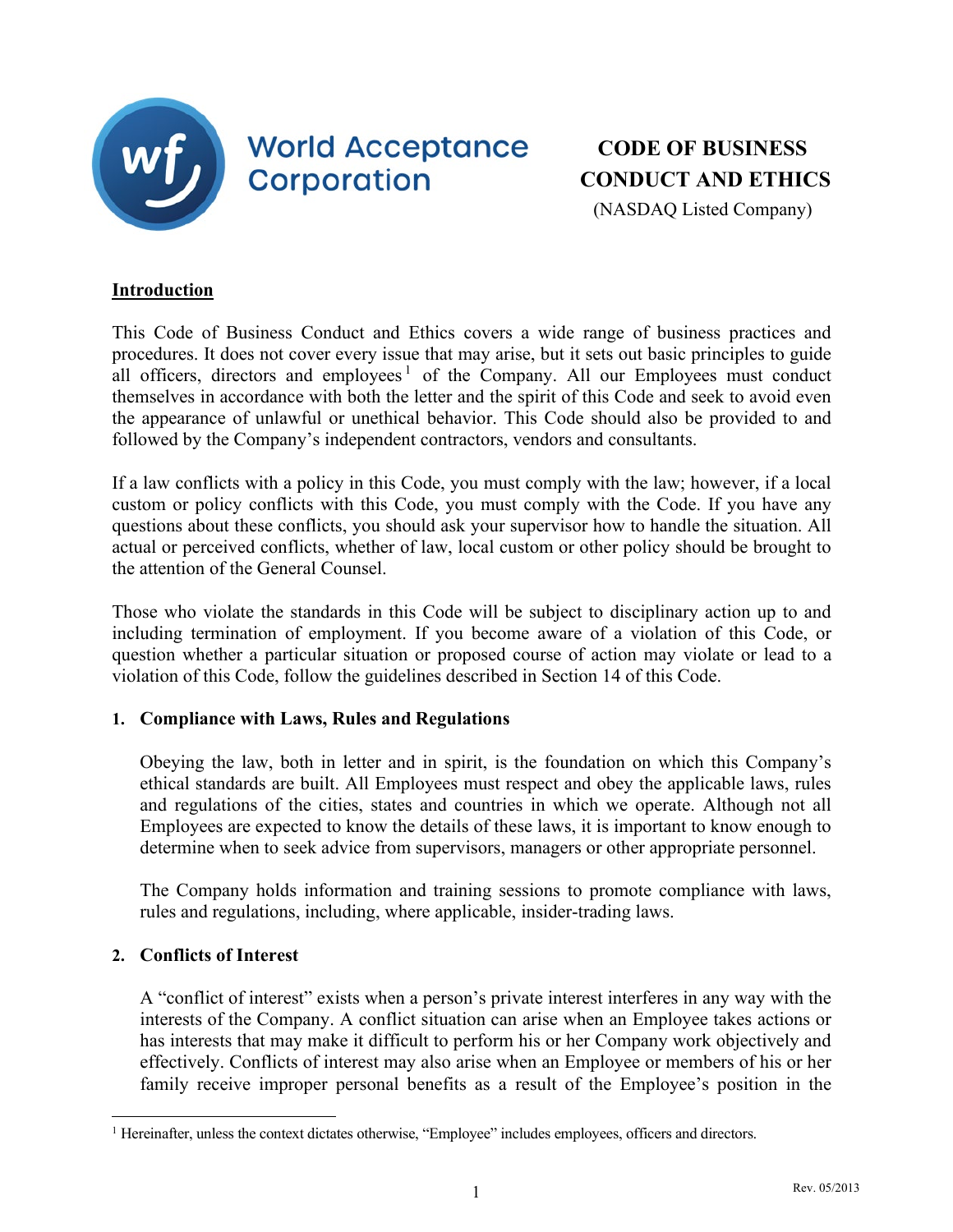Company. Loans to, or guarantees of obligations of, Employees and their family members create conflicts of interest and are against Company policy.

It is almost always a conflict of interest for an Employee to work simultaneously for a competitor, customer or supplier. You are not allowed to work for a competitor as a consultant, board member, or employee. The best policy is to avoid any direct or indirect business connection with our customers, vendors, suppliers or competitors, except on our behalf.

Conflicts of interest are prohibited as a matter of Company policy, except under guidelines approved by the Board of Directors. Conflicts of interest may not always be clear cut, so if you have a question, you should consult with higher levels of management or the Company's General Counsel. Any Employee who becomes aware of a conflict or potential conflict should consult and follow the procedures described in Section 14 of this Code.

#### **3. Insider Trading**

Employees who have access to confidential information are not permitted to use or share that information for stock trading purposes or for any other purpose except the conduct of our business. All non-public information about the Company should be considered confidential information. To use non-public information for personal financial benefit or to "tip" others who might make an investment decision on the basis of this information is not only unethical but also illegal. This Code should be read in conjunction with the Company's Insider Trading Policy, as in effect from time to time, which contains more information and rules regarding these matters. If you have any questions, please consult the Company's General Counsel.

#### **4. Corporate Opportunities**

Employees are prohibited from taking for themselves personally opportunities that are discovered through the use of corporate property, information or position without the consent of the Board of Directors. No Employee may use corporate property, information, or position for personal gain, and no Employee may compete with the Company directly or indirectly. Employees owe a duty to the Company to advance its legitimate interests when the opportunity to do so arises.

#### **5. Competition and Fair Dealing**

We seek to outperform our competition fairly and honestly. We seek competitive advantages through superior performance, never through unethical or illegal business practices. Stealing proprietary information, possessing trade secret information that was obtained without the owner's consent, or inducing such disclosures by past or present employees of other companies is prohibited. Each Employee should endeavor to respect the rights of and deal fairly with the Company's customers, suppliers, competitors and employees. No Employee should take unfair advantage of anyone through manipulation, concealment, abuse of privileged information, misrepresentation of material facts or any other intentional unfair-dealing practice.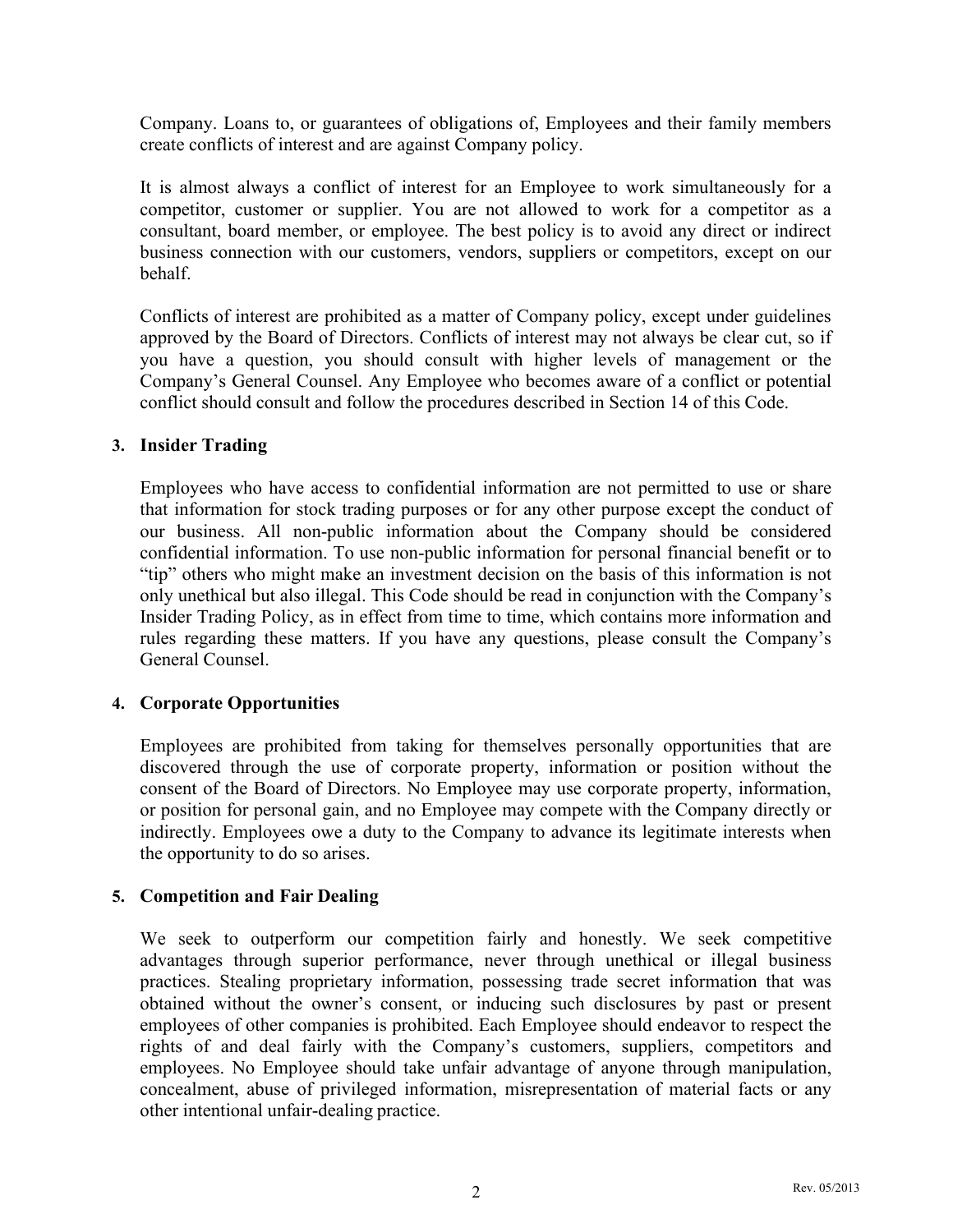To maintain the Company's valuable reputation, compliance with our quality processes and safety requirements is essential. In the context of ethics, quality requires that our services be designed to meet the legitimate needs of our customers.

The purpose of business entertainment and gifts in a commercial setting is to create good will and sound working relationships, not to gain unfair advantage with customers. No gift or entertainment should ever be offered, given, provided or accepted by any Employee, family member of an Employee or agent unless it: (1) is not a cash gift, (2) is consistent with customary business practices, (3) is not excessive in value, (4) cannot be construed as a bribe or payoff and (5) does not violate any laws or regulations. Please discuss with your supervisor or the Company's General Counsel any gifts or proposed gifts which you are not certain are appropriate.

#### **6. Discrimination and Harassment**

The diversity of the Company's Employees is a tremendous asset. We are firmly committed to providing equal opportunity in all aspects of employment and will not tolerate any illegal discrimination or harassment of any kind. Prohibited discrimination includes, but is not limited to, using protected characteristics (such as race, sex, religion, or national origin) in hiring, termination, promotion or demotion decisions. Examples of prohibited harassing conduct include, but are not limited to, derogatory comments based on racial or ethnic characteristics and unwelcome sexual advances.

#### **7. Health and Safety**

The Company strives to provide each Employee with a safe and healthy work environment. Each Employee has responsibility for maintaining a safe and healthy workplace for all Employees by following safety and health rules and practices and reporting accidents, injuries and unsafe equipment, practices or conditions.

Violence and threatening behavior are not permitted. Employees should report to work in condition to perform their duties, free from the influence of illegal drugs or alcohol. The use of illegal drugs by Employees at any time is a violation of the Company's policies.

#### **8. Public Disclosure**

It is the Company's policy that the information in its public communications, including all SEC filings, be full, fair, accurate, timely and understandable. All Employees who are involved in the disclosure process, including the Chief Financial Officer and his staff, are responsible for acting in furtherance of this policy. In particular, these individuals are required to maintain familiarity with the disclosure requirements applicable to the Company and are prohibited from knowingly misrepresenting, omitting, or causing others to misrepresent or omit, material facts about the Company to others, whether within or outside the Company, including the Company's independent auditors. In addition, any Employee who has a supervisory role in the Company's disclosure process has an obligation to discharge his or her responsibilities diligently.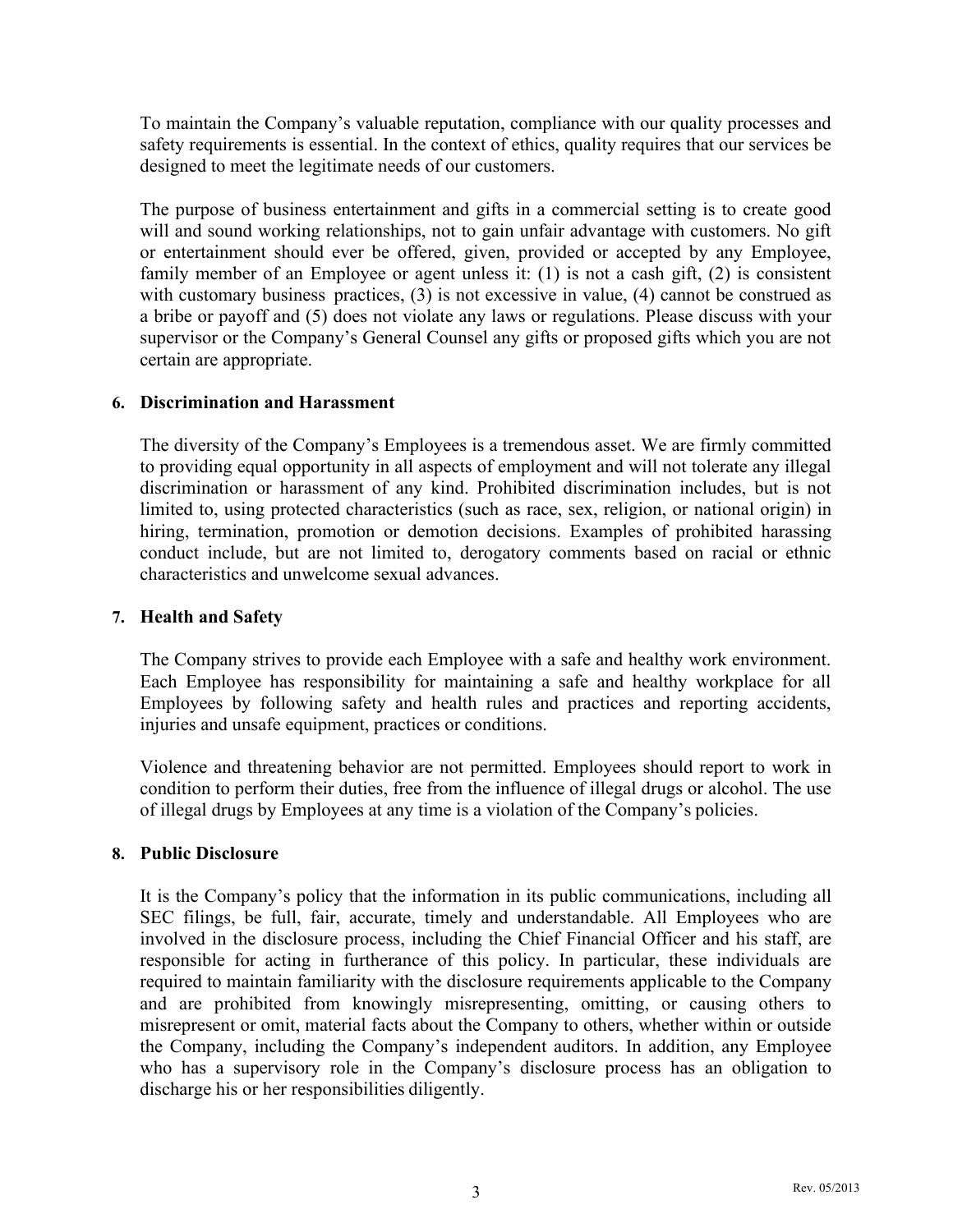#### **9. Record-Keeping**

The Company requires honest and accurate recording and reporting of information in order to make responsible business decisions. For example, only the true and actual number of hours worked should be reported.

Many Employees regularly use business expense accounts which must be documented and recorded accurately. If you are not sure whether a certain expense is legitimate, ask your supervisor or the Company's controller. Rules and guidelines are available from the Accounting Department.

All of the Company's books, records, accounts and financial statements must be maintained in reasonable detail, must appropriately reflect the Company's transactions, and must conform both to applicable legal requirements and to the Company's system of internal controls. Unrecorded or "off the books" funds or assets should not be maintained unless permitted by applicable law or regulation.

Business records and communications often become public. We must, therefore, be extremely accurate in all written reports and records. This applies equally to email, internal memos, and formal reports. Records should always be retained or destroyed according to the Company's record retention policies. In the event of litigation or governmental investigation that could involve any particular records, however, none of such records should be destroyed and, in the event that any such records were in the process of being destroyed in the ordinary course of business in accordance with the Company's policies, such destruction shall immediately cease and the Company's General Counsel should be consulted immediately.

#### **10. Confidentiality**

Employees must maintain the confidentiality of confidential information entrusted to them by the Company and its customers, except when disclosure is authorized by the General Counsel or required by laws or regulations. Confidential information includes all non-public information that might be of use to competitors, specifically including trade secrets, Company-specific operating procedures, and similar proprietary information. Confidential information includes all information the Company is, by law, required to keep confidential, such as the financial information of customers*.* It also includes information that suppliers and customers have entrusted to us. The obligation to preserve confidential information continues after an Employee's employment ends.

#### **11. Protection and Proper Use of Company Assets**

All Employees should endeavor to protect the Company's assets and ensure their efficient use. Theft, carelessness, and waste have a direct impact on the Company's profitability. Any suspected incident of fraud or theft should be immediately reported for investigation. Company equipment should not be used for non-Company business, although incidental personal use may be permitted.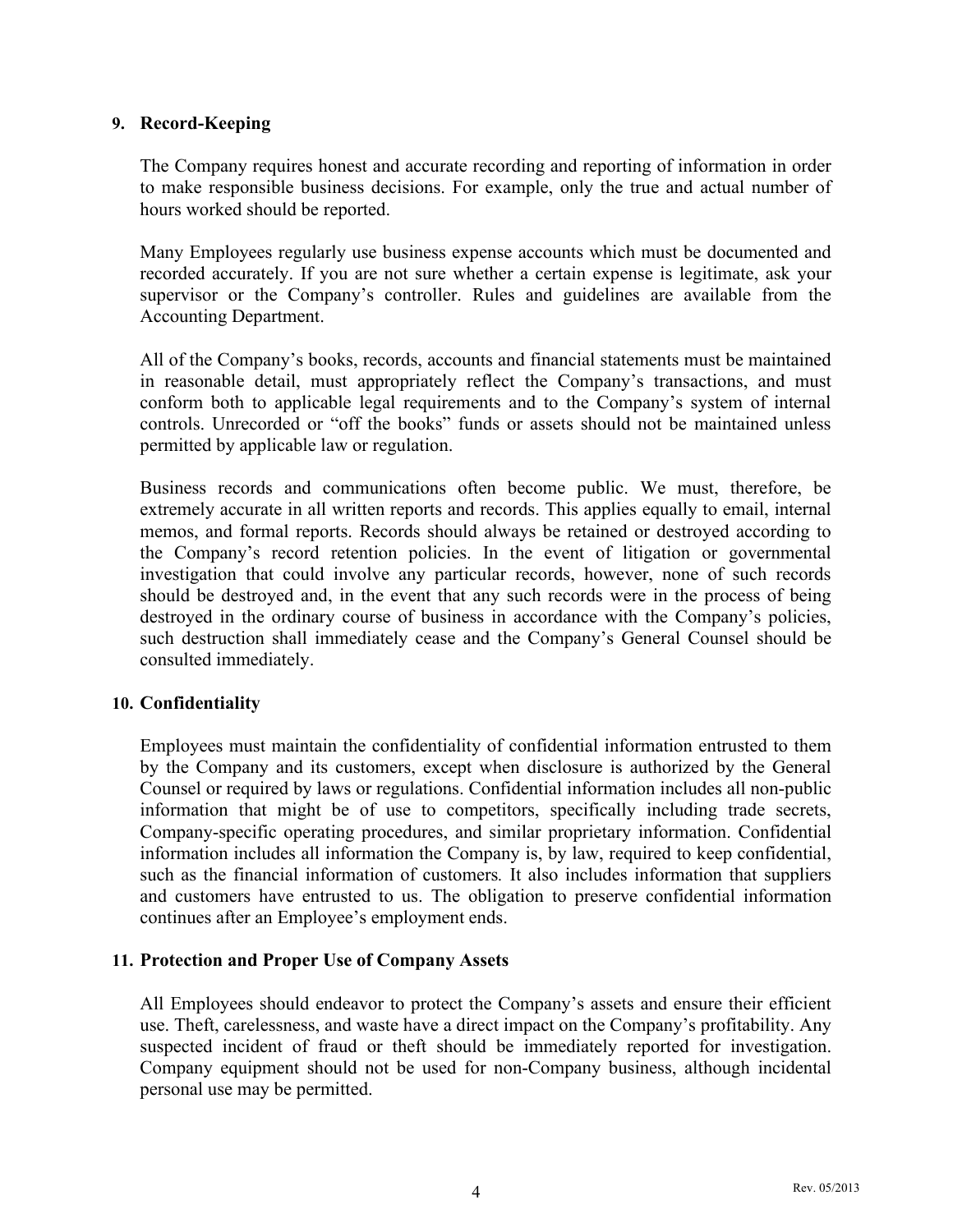The obligation of Employees to protect the Company's assets includes its proprietary information. Proprietary information includes intellectual property such as trade secrets, patents, trademarks, and copyrights, as well as business, marketing and service plans, engineering and manufacturing ideas, designs, databases, records and any unpublished financial data and reports. Unauthorized use or distribution of this information violates Company policy. It could also be illegal and it could result in civil or even criminal penalties.

#### **12. Payments to Government Personnel**

The U.S. Foreign Corrupt Practices Act prohibits giving anything of value, directly or indirectly, to officials of foreign governments or foreign political candidates in order to obtain or retain business. It is strictly prohibited to make illegal payments to government officials of any country.

In addition, the U.S. government has a number of laws and regulations regarding business gratuities which may be accepted by U.S. government personnel. The promise, offer or delivery to an official or employee of the U.S. government of a gift, favor or other gratuity in violation of these rules would not only violate Company policy but could also be a criminal offense. State and local governments, as well as foreign governments, may have similar rules. The Company's General Counsel can provide guidance to you in this area.

#### **13. Waivers of the Code of Business Conduct and Ethics**

Any waiver of this Code for executive officers or directors may be made only by the Board or a Board committee and will be promptly disclosed as required by law or applicable stock exchange or trading market regulation.

#### **14. Reporting any Illegal or Unethical Behavior and Compliance Guidelines**

Any Employee who becomes aware of any existing or potential violation of this Code has an obligation to promptly notify the Company's General Counsel or such other compliance officer as may be designated from time to time. Such communications will be kept confidential to the extent feasible, provided that any concern about questionable accounting or auditing matters submitted by an Employee will be kept confidential, and may be made anonymously, to the extent requested by the Employee. The Company will take such disciplinary or preventive actions as it deems appropriate to address any existing or potential violation of this Code brought to its attention. If the Employee is not satisfied with the Company's response, or if there is reason to believe that notification to the General Counsel or other designated compliance officer is inappropriate in a particular case, the Employee or director should contact the Audit and Compliance Committee of the Company's Board of Directors. Employees are expected to cooperate in internal investigations of misconduct.

We must work to ensure prompt and consistent action against violations of this Code. However, in some situations it is difficult to know right from wrong. Since we cannot anticipate every situation that will arise, it is important that we have a way to approach a new question or problem.